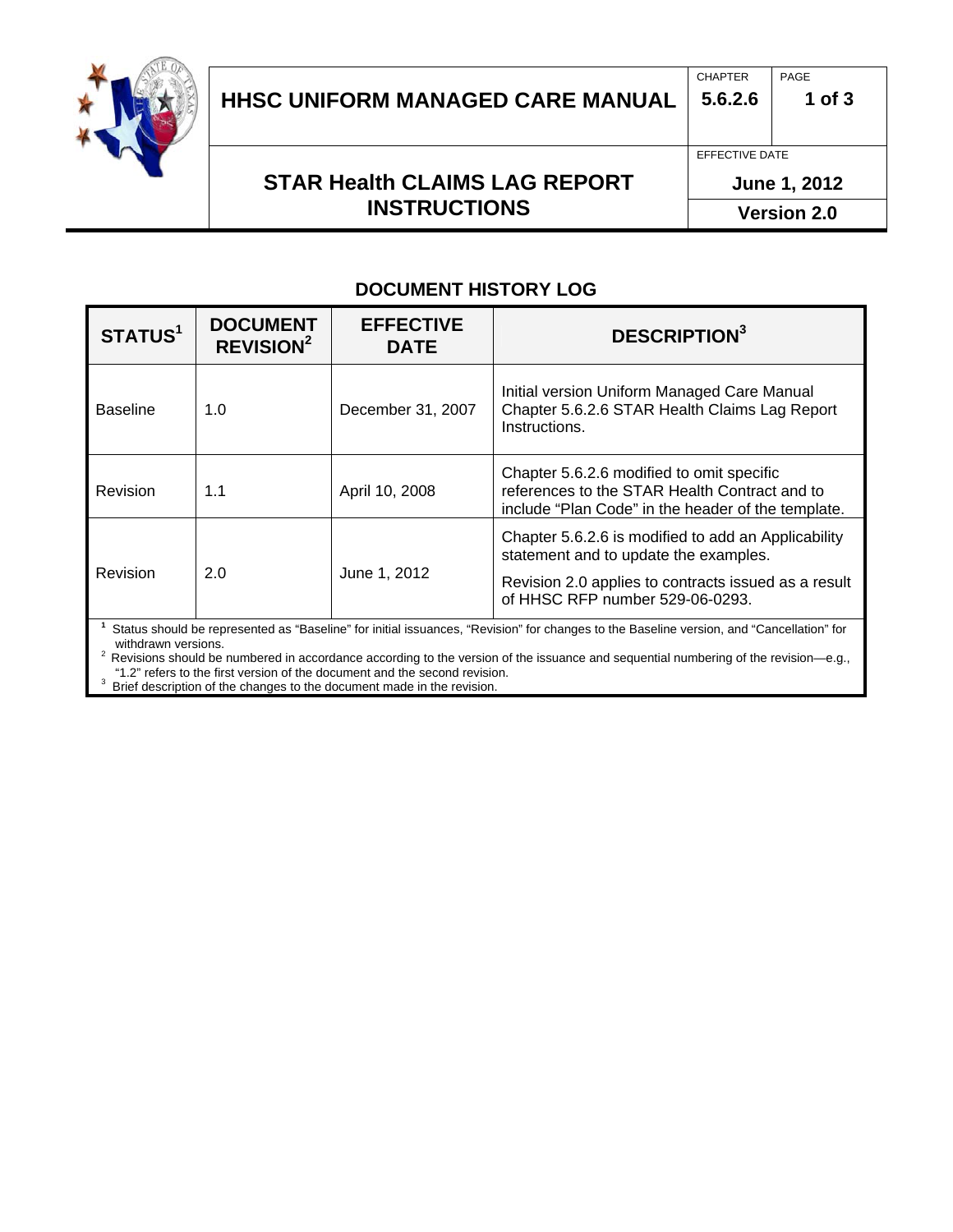

## **STAR Health CLAIMS LAG REPORT | June 1, 2012 INSTRUCTIONS** Version 2.0

CHAPTER PAGE

### **Claims Lag Report Instructions**

### **Applicability of Chapter 5.6.2.6**

Applicability added by Version 2.0

**Objective** Modified by Version 1.1

This chapter applies to Managed Care Organizations (MCOs) participating in the STAR Health Program, (formerly referred to as the Comprehensive Healthcare Program for Foster Care).

#### **Objective**

The STAR Health Contract requires the MCO to submit a Claims Lag Report as a Contract year-to-date report. The report must be submitted quarterly by the last day of the month following the reporting period (SFY Quarters).

#### **General**

Modified by Versions 1.1 and 2.0

The Claims Lag Report must be completed using the Microsoft Excel templates General **provided by HHSC.** 

> All shaded data fields in the Claims Lag Report represent fields where data input is required. All data fields not shaded represent cell referenced data or calculations.

HHSC will provide the Claims Report file in electronic format. Data integrity is critical to the automated compilation of the data. Do not alter the file except to add columns for additional months paid.

As noted in the STAR Health Contract, the Claims Lag Report must disclose the amount of incurred claims each month and the amount paid each month by categories of service. The report must also include total claims incurred and paid by month.

Complete the header on the first page:

| The vendor's official name in Texas<br><b>Contractor:</b> |                                               |  |
|-----------------------------------------------------------|-----------------------------------------------|--|
| <b>Plan Code:</b>                                         | For example, 1E                               |  |
| <b>State Fiscal Year:</b>                                 | For example, 2012                             |  |
| Quarter:                                                  | For example, Q1, Q2                           |  |
| <b>Date Submitted:</b>                                    | Month, day, and year; for example, 12/30/2012 |  |

Enter claims payment data on the sections as labeled. Within each section:

- o The rows represent the months of service.
- o The columns represent the months of payment.